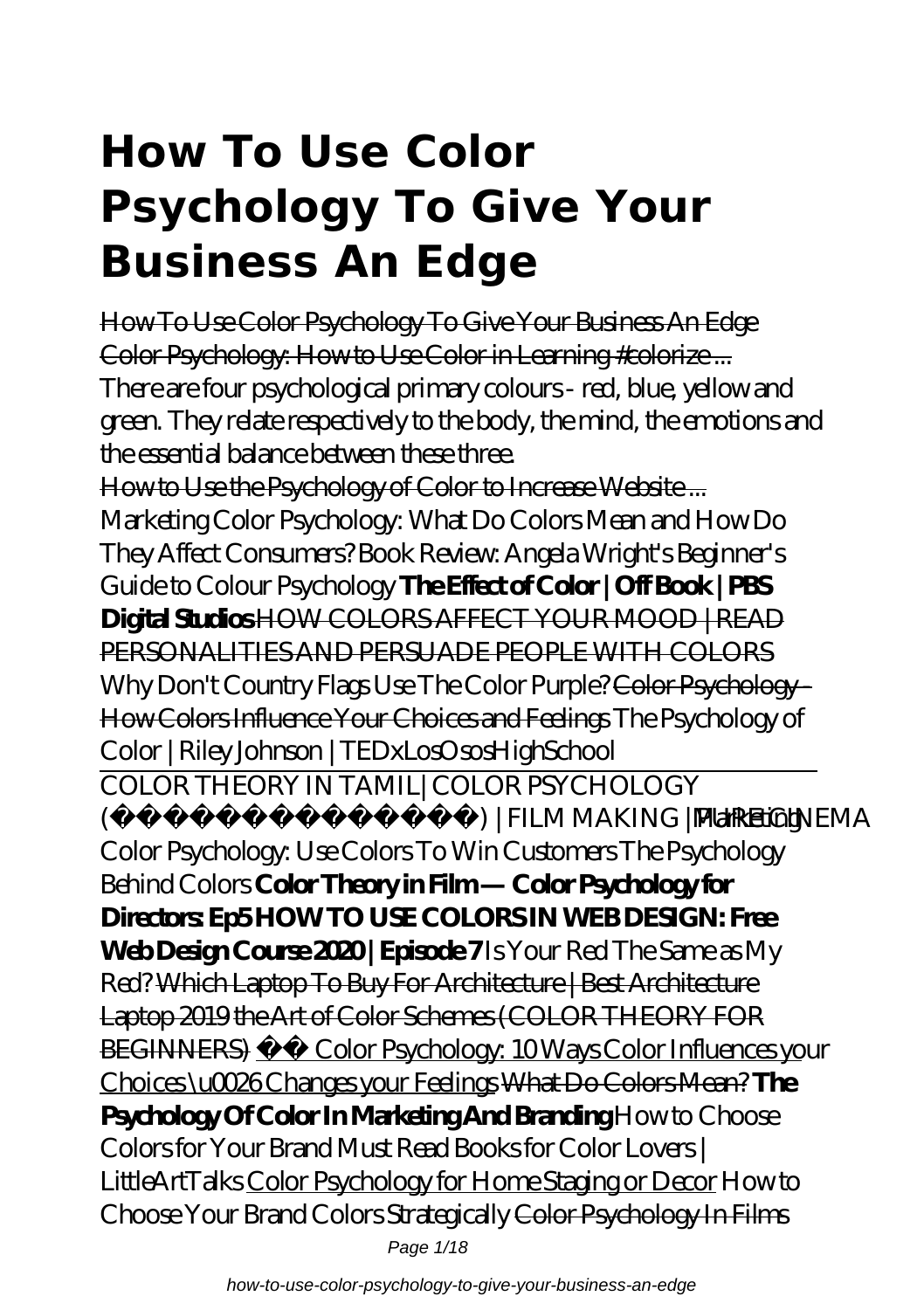how-to-use-color-psychology-to-give-your-business-an-edge

Clothing Color Psychology and Negotiation (Persuade People with Colors) *Color Psychology | Meaning of colors. Color Psychology In Web Design* Color Psychology: Understanding How Color Choices Affects Our Behavior How To Use Color Psychology The reason why the color wheel is such a useful tool is that it' svery helpful in aligning your website with the color psychology principles. You can mix and match various colors, analyzing their behavioral response, and make sure that there are no color clashes that could cause confusion or irritation among your site's visitors.

How to Use Color Psychology In Web Design | JUST™ Creative How to Use the Psychology of Color to Increase Website Conversions Using The Right Color In Right Way. The psychology of color is a tricky thing. You have to use the right color in the... Psychology Of Color. Here we are discussing the psychology of color and exactly how you can implement them to ...

How to Use the Psychology of Color to Increase Website ... The Psychology of Color: How to Use Colors to Increase Conversion Rate 1. Psychology of Color. When you understand color psychology, you can use that knowledge to boost your conversion rate. 2. The Importance of Colors in Branding. Color theory can be used to communicate value, as well as to sell a ...

The Psychology of Color: How to Use Colors to Increase... To use color psychology effectively we need to first understand how our target audience assigns certain emotions to specific colors. If we understand how these emotions are established towards specific colors we can then choose the right colors we need according to the emotions we want to enhance.

Color psychology: The complete step-by-step guide In color psychology, red is the most intense color. And thus, can provoke the strongest emotions. Red can also trigger danger so you Page 2/18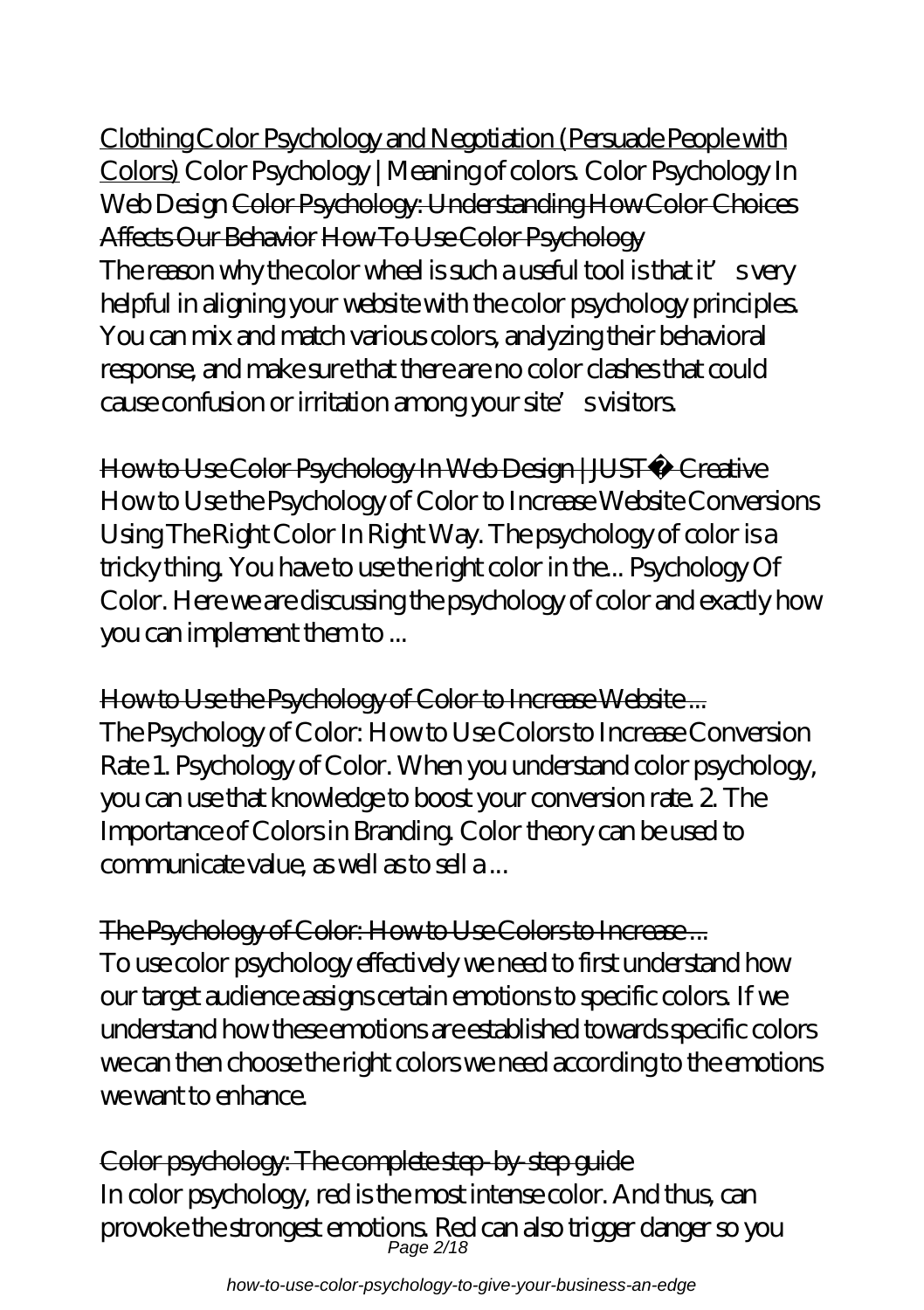want to use the color sparingly. If you add the color red to your website, save it for the call to action or sale icons if it'll contrast well with your store design.

Color Psychology: How Color Meanings Affect Your Brand The Color Psychology of Brown. Brown, while maybe not the most visual stimulating color, is a great sign of structure, security, and protection. Whether it's family, friends, and material possessions, brown offers constant support. It's also a very serious, down to earth color you can use where black might be too intense.

Color Psychology In Marketing: The Complete Guide [Free ... Creative counselors use color psychology in many ways. We take mental notes on what colors our clients wear, apply to the art they make in counseling, the feeling cookie they might make, etc. Every time a client makes a choice (unconscious or conscious) to wear, draw, decorate, or utilize a color it means represents something important to the client.

#### Learn All About Color Psychology in Therapy

How To Use Color Psychology To Give Your Business An Edge. Amy Morin Contributor. Opinions expressed by Forbes Contributors are their own. Careers. Mental strength trainer and host of the Mentally...

How To Use Color Psychology To Give Your Business An Edge Color psychology and logos It' simpossible to talk about logo colors and branding and not mention color psychology. This area of study looks into the relationship between certain hues and human responses. Proponents of color psychology believe you can use the theory to trigger particular behaviors in customers.

Color psychology: The logo color tricks used by top brands ... Color psychology is the study of how colors affect perceptions and behaviors. In marketing and branding, color psychology is focused on Page 3/18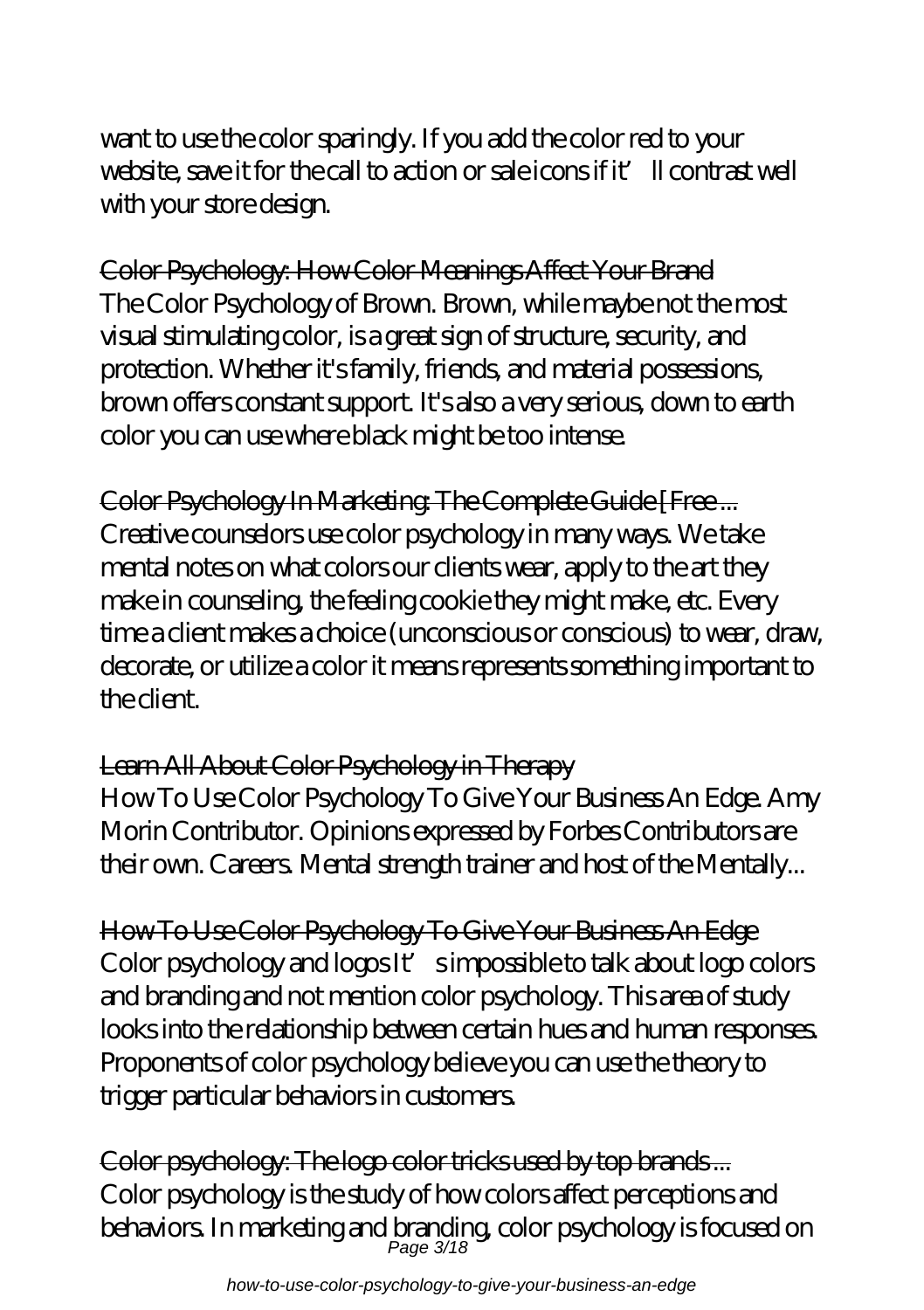how colors impact consumers' impressions of a brand and whether or not they persuade consumers to consider specific brands or make a purchase.

Color Psychology in Marketing and Branding is All About ... Here are the most common associations people have with the colors of the rainbow: When you understand the psychology behind each color, you can use it to choose the right colors for your brand. Building a brand that targets children (and their parents)? Go for orange, which people associate with youth.

How to Use Color Psychology to Pick the Right Color for ... Home decor is often viewed as simply a matter of aesthetics -- what looks attractive. But proponents of color psychology believe that the colors you use to decorate your home can have a profound ...

Using Color Psychology to Create an Emotionally Healthy Home Kids will pay better attention and remember information better when color is utilized in the presentation of information. Use color to learn, and then to recall information. Studies of people with Alzheimer Disease showed improve memory with color cues. Other studies showed that learners recall images better if in color not in black and white.

Color Psychology: How to Use Color in Learning #colorize ... Conclusion. Color psychology has had an impact on the way businesses connect with their audience. As more research becomes available, we are all learning more about how to use color to build a better customer experience, which translates to additional sales.As a final tip, once you are done split testing the color of your website, you may want to start running tests on your content and images ...

How to Use Color Psychology to Boost Ecommerce Sales ... If you want to use color psychology the right way (and increase Page 4/18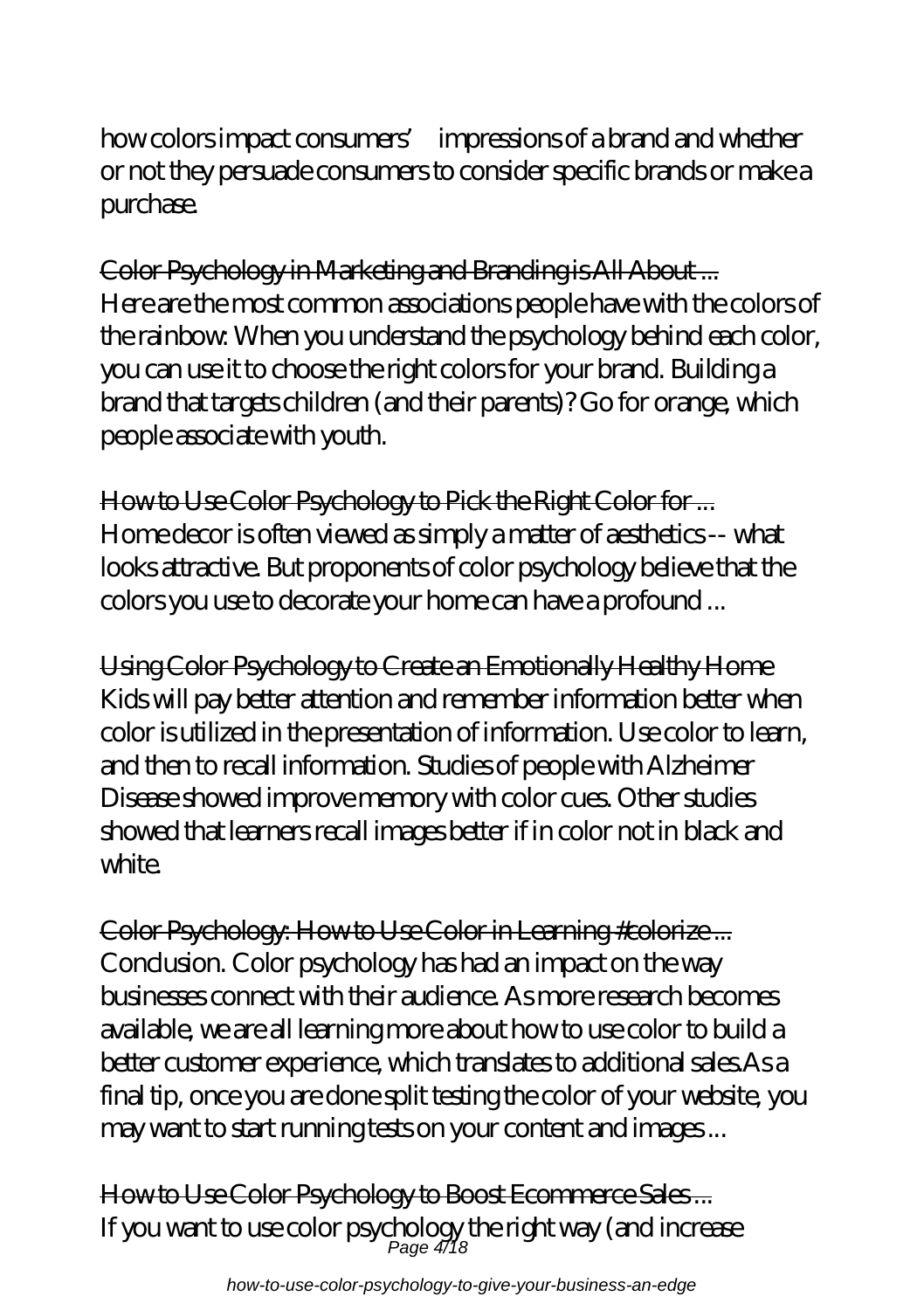conversions in the process), you need to start by looking at color perception from four different vantage points: Culture, symbolism, age, and gender.

Color Psychology For Brands: A Beginner's Guide To ... There are four psychological primary colours - red, blue, yellow and green. They relate respectively to the body, the mind, the emotions and the essential balance between these three.

Psychological Properties Of Colours - Colour Affects If you want to use color psychology to your advantage in your love life, certain colors can help to set the mood. "Using specific colors in a room (perhaps a bedroom) through lighting, curtains,...

How To Use Color Psychology In Your Relationship Colorology is still used today as a holistic or alternative treatment. 2 In this treatment: Red is used to stimulate the body and mind and to increase circulation. Yellow is thought to stimulate the nerves and purify the body. Orange is used to heal the lungs and to increase energy levels.

#### *How to Use Color Psychology In Web Design | JUST™ Creative*

*Kids will pay better attention and remember information better when color is utilized in the presentation of information. Use color to learn, and then to recall information. Studies of people with Alzheimer Disease showed improve memory with color cues. Other studies showed that learners recall images better if in color not in black and white.*

*How to Use Color Psychology to Pick the Right Color for ...*

*The Color Psychology of Brown. Brown, while maybe not* Page 5/18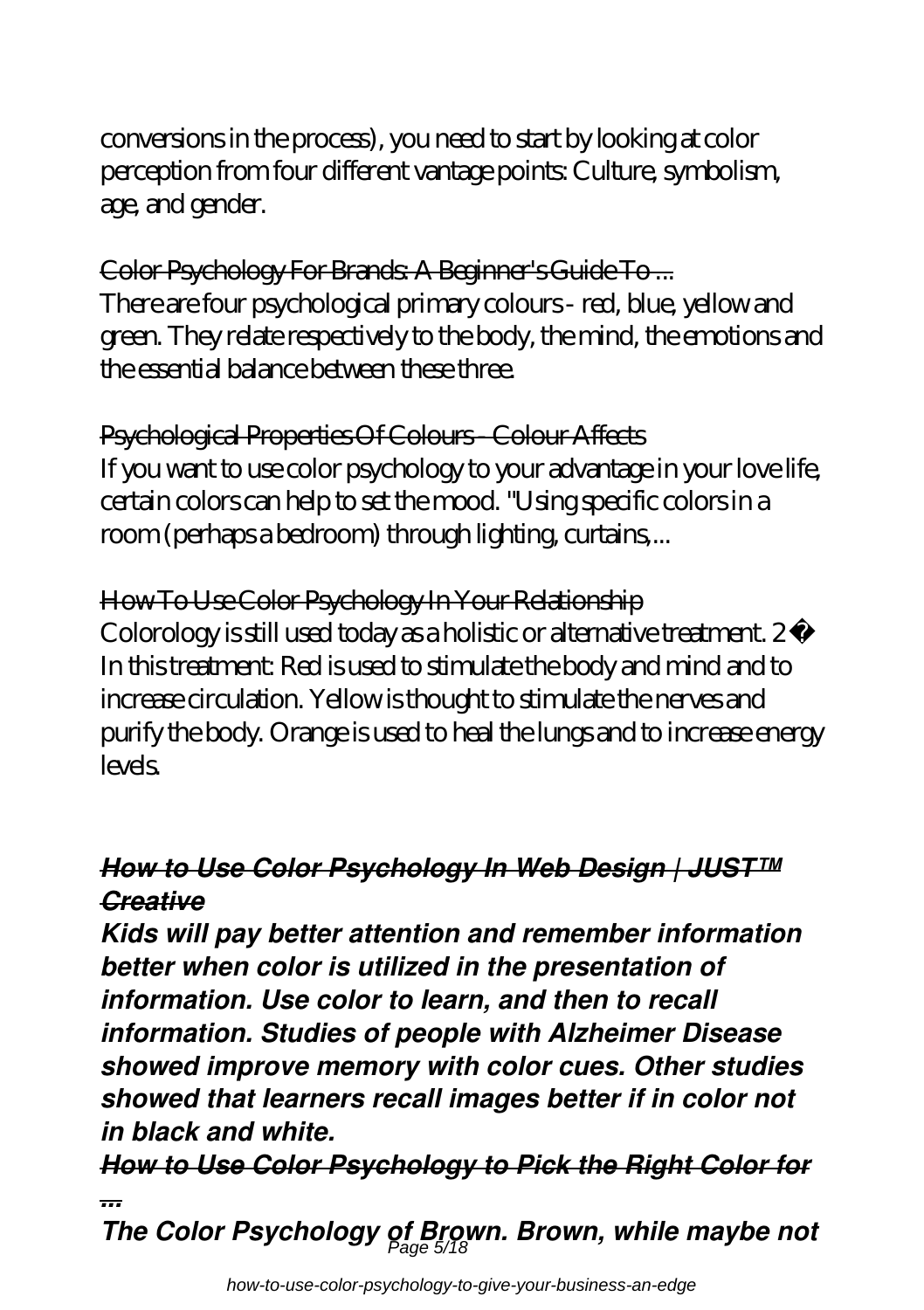*the most visual stimulating color, is a great sign of structure, security, and protection. Whether it's family, friends, and material possessions, brown offers constant support. It's also a very serious, down to earth color you can use where black might be too intense.*

How to Use the Psychology of Color to Increase Website Conversions Using The Right Color In Right Way. The psychology of color is a tricky thing. You have to use the right color in the... Psychology Of Color. Here we are discussing the psychology of color and exactly how you can implement them to ...

Colorology is still used today as a holistic or alternative treatment. 2 ? In this treatment: Red is used to stimulate the body and mind and to increase circulation. Yellow is thought to stimulate the nerves and purify the body. Orange is used to heal the lungs and to increase energy levels.

Color Psychology: How Color Meanings Affect Your Brand

Conclusion. Color psychology has had an impact on the way businesses connect with their audience. As more research becomes available, we are all learning more about how to use color to build a better customer experience, which translates to additional sales.As a final tip, once you are done split testing the color of your website, you may want to start running tests o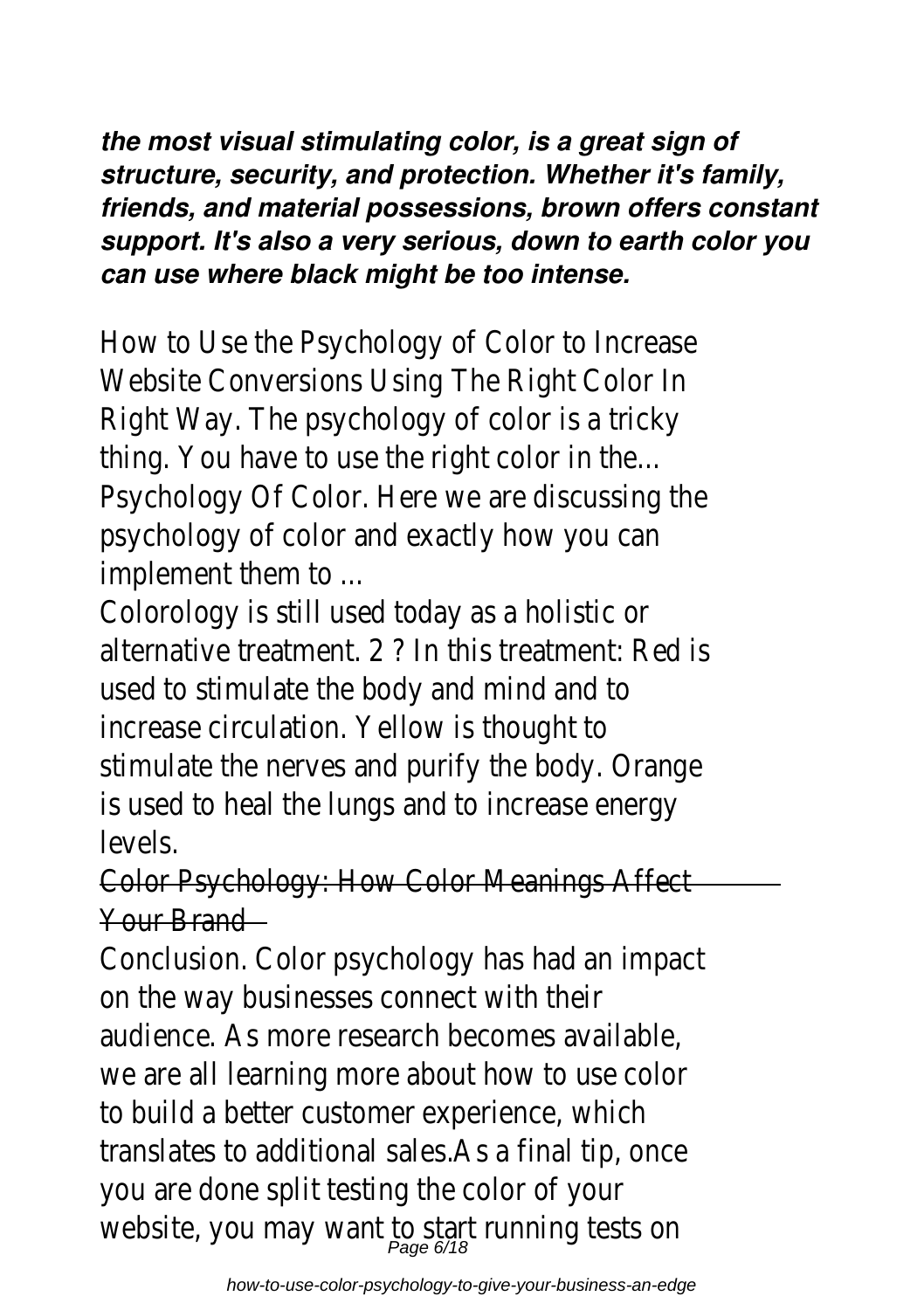your content and images ...

*Color psychology and logos It's impossible to talk about logo colors and branding and not mention color psychology. This area of study looks into the relationship between certain hues and human responses. Proponents of color psychology believe you can use the theory to trigger particular behaviors in customers. Using Color Psychology to Create an Emotionally Healthy Home*

*Marketing Color Psychology: What Do Colors Mean and How Do They Affect Consumers? Book Review: Angela Wright's Beginner's Guide to Colour Psychology The Effect of Color | Off Book | PBS Digital Studios HOW COLORS AFFECT YOUR MOOD | READ PERSONALITIES AND PERSUADE PEOPLE WITH COLORS Why Don't Country Flags Use The Color Purple? Color Psychology - How Colors Influence Your Choices and Feelings The Psychology of Color | Riley Johnson | TEDxLosOsosHighSchool COLOR THEORY IN TAMIL| COLOR PSYCHOLOGY (தமிழில்) | FILM MAKING | PURE CINEMA Marketing Color Psychology: Use Colors To Win Customers The Psychology Behind Colors Color Theory in Film — Color Psychology for Directors: Ep5 HOW TO USE COLORS IN WEB DESIGN: Free Web Design Course 2020 | Episode 7 Is Your Red The Same as My Red? Which Laptop To Buy For* Page 7/18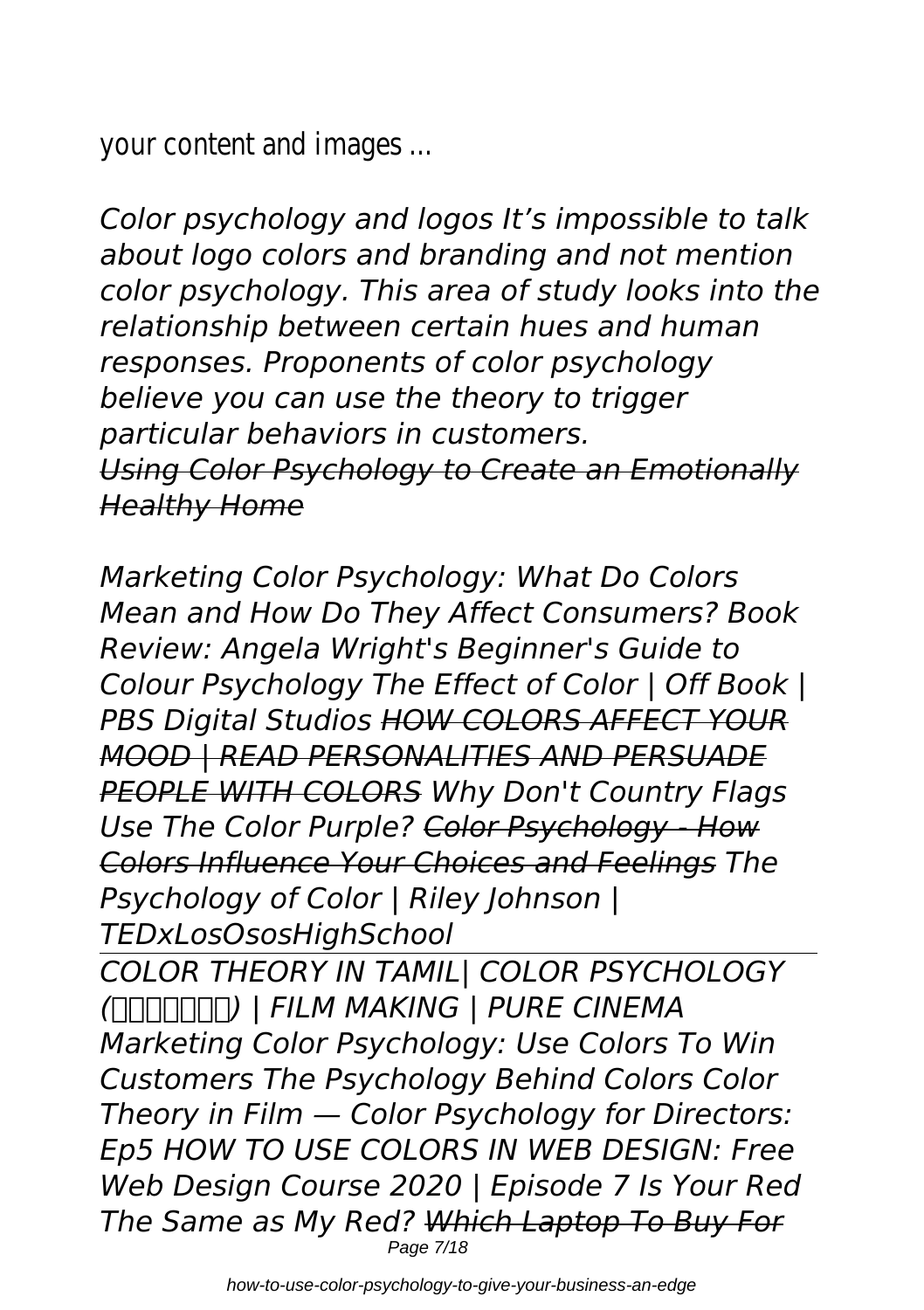# *Architecture | Best Architecture Laptop 2019 the*

*Art of Color Schemes (COLOR THEORY FOR BEGINNERS) ✔ Color Psychology: 10 Ways Color Influences your Choices \u0026 Changes your Feelings What Do Colors Mean? The Psychology Of Color In Marketing And Branding How to Choose Colors for Your Brand Must Read Books for Color Lovers | LittleArtTalks Color Psychology for Home Staging or Decor How to Choose Your Brand Colors Strategically Color Psychology In Films Clothing Color Psychology and Negotiation (Persuade People with Colors) Color Psychology | Meaning of colors. Color Psychology In Web Design Color Psychology: Understanding How Color Choices Affects Our Behavior How To Use Color Psychology*

*Color psychology is the study of how colors affect perceptions and behaviors. In marketing and branding, color psychology is focused on how colors impact consumers' impressions of a brand and whether or not they persuade consumers to consider specific brands or make a purchase.*

*If you want to use color psychology the right way (and increase conversions in the process), you need to start by looking at color perception from four different vantage points: Culture, symbolism, age, and gender. The Psychology of Color: How to Use Colors to Increase Conversion Rate 1. Psychology of Color.*

Page 8/18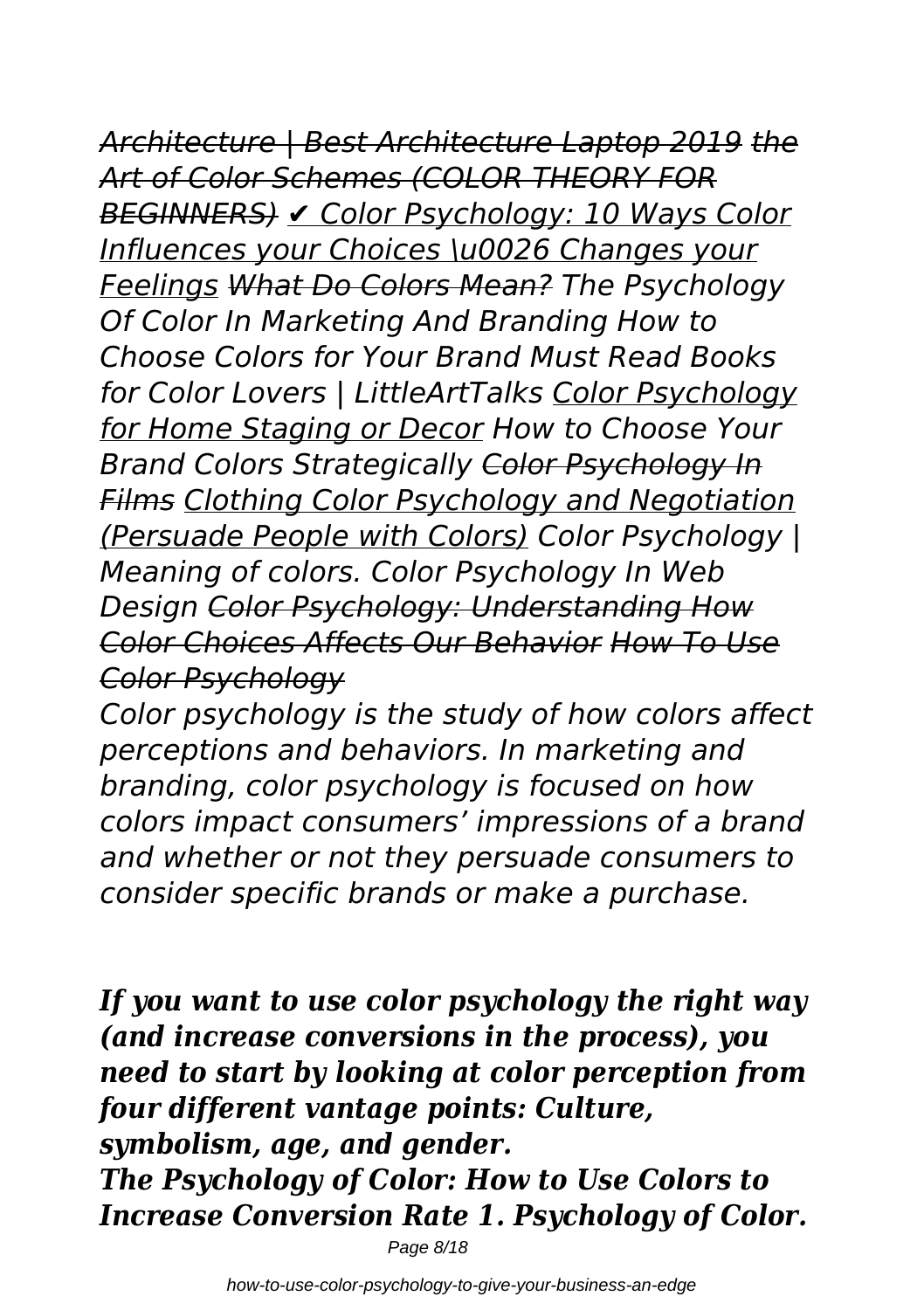*When you understand color psychology, you can use that knowledge to boost your conversion rate. 2. The Importance of Colors in Branding. Color theory can be used to communicate value, as well as to sell a ...*

*How To Use Color Psychology In Your Relationship*

### *Psychological Properties Of Colours - Colour Affects*

*To use color psychology effectively we need to first understand how our target audience assigns certain emotions to specific colors. If we understand how these emotions are established towards specific colors we can then choose the right colors we need according to the emotions we want to enhance. How to Use Color Psychology to Boost*

*Ecommerce Sales ...*

*Marketing Color Psychology: What Do Colors Mean and How Do They Affect Consumers? Book Review: Angela Wright's Beginner's Guide to Colour Psychology The Effect of Color | Off Book | PBS Digital Studios HOW COLORS AFFECT YOUR MOOD | READ PERSONALITIES AND PERSUADE PEOPLE WITH COLORS Why Don't Country Flags Use The Color Purple? Color*

Page 9/18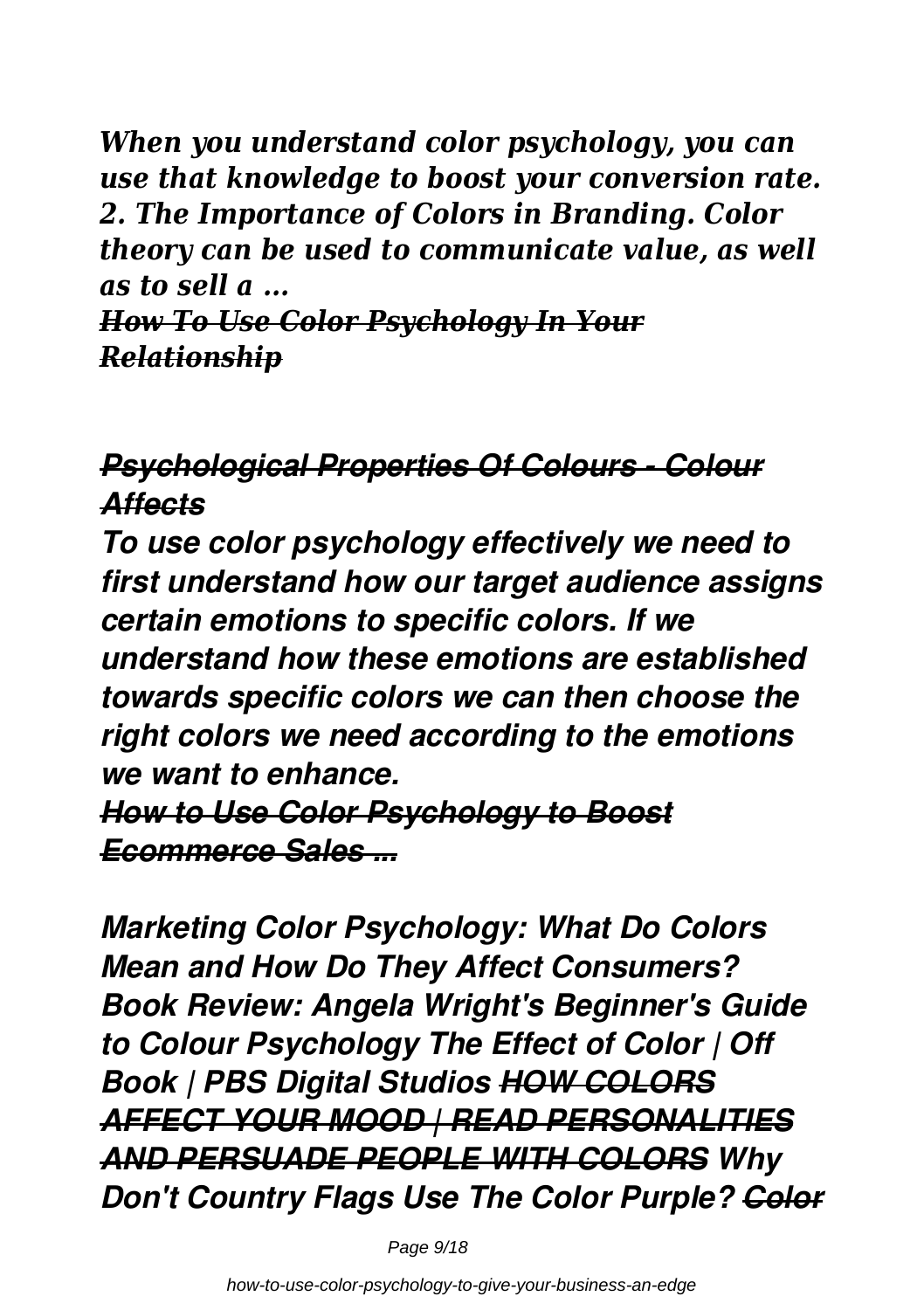*Psychology - How Colors Influence Your Choices and Feelings The Psychology of Color | Riley Johnson | TEDxLosOsosHighSchool COLOR THEORY IN TAMIL| COLOR PSYCHOLOGY (தமிழில்) | FILM MAKING | PURE CINEMA Marketing Color Psychology: Use Colors To Win Customers The Psychology Behind Colors Color Theory in Film — Color Psychology for Directors: Ep5 HOW TO USE COLORS IN WEB DESIGN: Free Web Design Course 2020 | Episode 7 Is Your Red The Same as My Red? Which Laptop To Buy For Architecture | Best Architecture Laptop 2019 the Art of Color Schemes (COLOR THEORY FOR BEGINNERS) ✔ Color Psychology: 10 Ways Color Influences your Choices \u0026 Changes your Feelings What Do Colors Mean? The Psychology Of Color In Marketing And Branding How to Choose Colors for Your Brand Must Read Books for Color Lovers | LittleArtTalks Color Psychology for Home Staging or Decor How to Choose Your Brand Colors Strategically Color Psychology In Films Clothing Color Psychology and Negotiation (Persuade People with Colors) Color Psychology | Meaning of colors. Color Psychology In Web Design Color Psychology: Understanding How Color Choices Affects Our Behavior How To Use Color Psychology The reason why the color wheel is such a useful* Page 10/18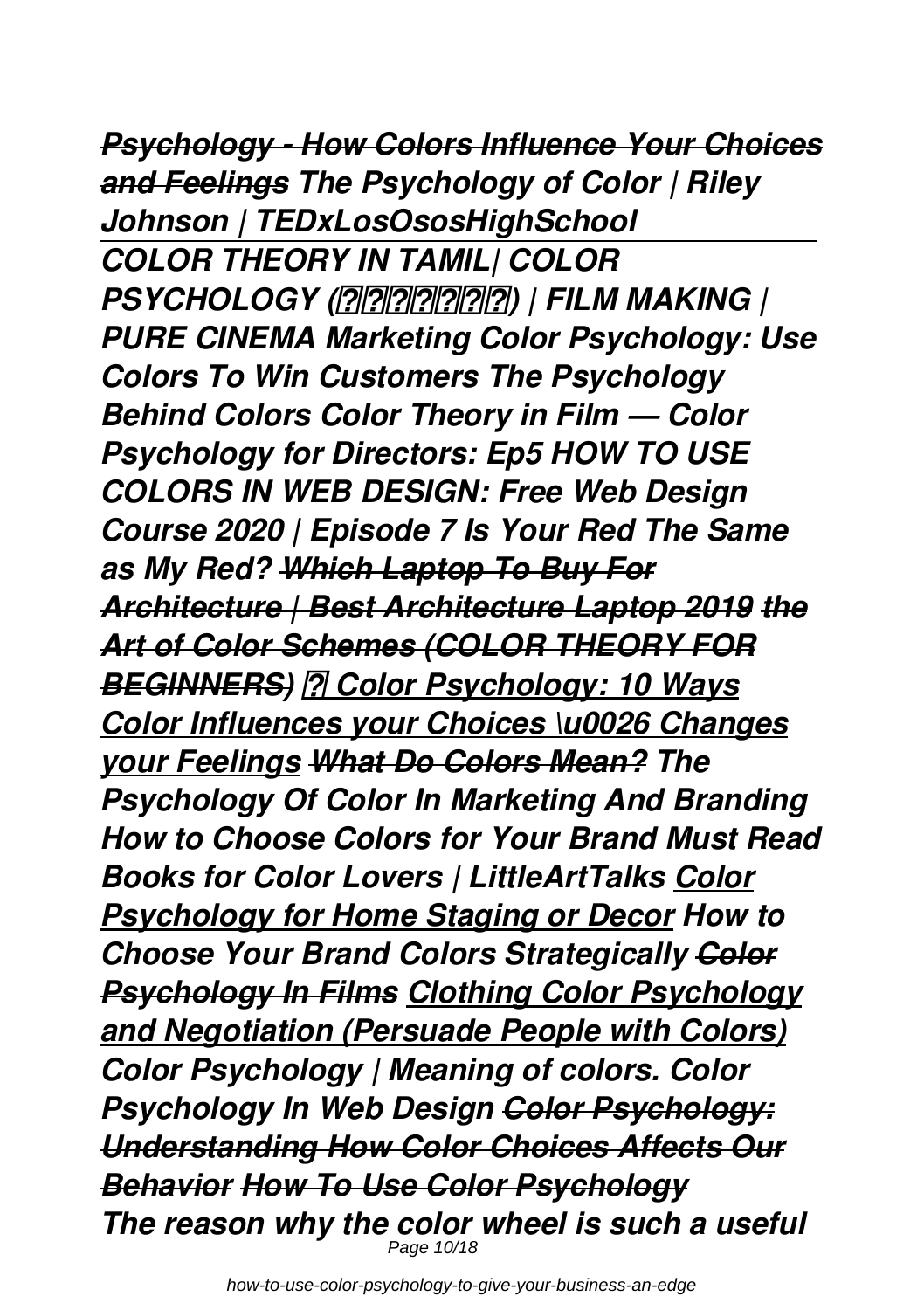*tool is that it's very helpful in aligning your website with the color psychology principles. You can mix and match various colors, analyzing their behavioral response, and make sure that there are no color clashes that could cause confusion or irritation among your site's visitors.*

#### *How to Use Color Psychology In Web Design | JUST™ Creative*

*How to Use the Psychology of Color to Increase Website Conversions Using The Right Color In Right Way. The psychology of color is a tricky thing. You have to use the right color in the... Psychology Of Color. Here we are discussing the psychology of color and exactly how you can implement them to ...*

#### *How to Use the Psychology of Color to Increase Website ...*

*The Psychology of Color: How to Use Colors to Increase Conversion Rate 1. Psychology of Color. When you understand color psychology, you can use that knowledge to boost your conversion rate. 2. The Importance of Colors in Branding. Color theory can be used to communicate value, as well as to sell a ...*

# *The Psychology of Color: How to Use Colors to Increase ...*

Page 11/18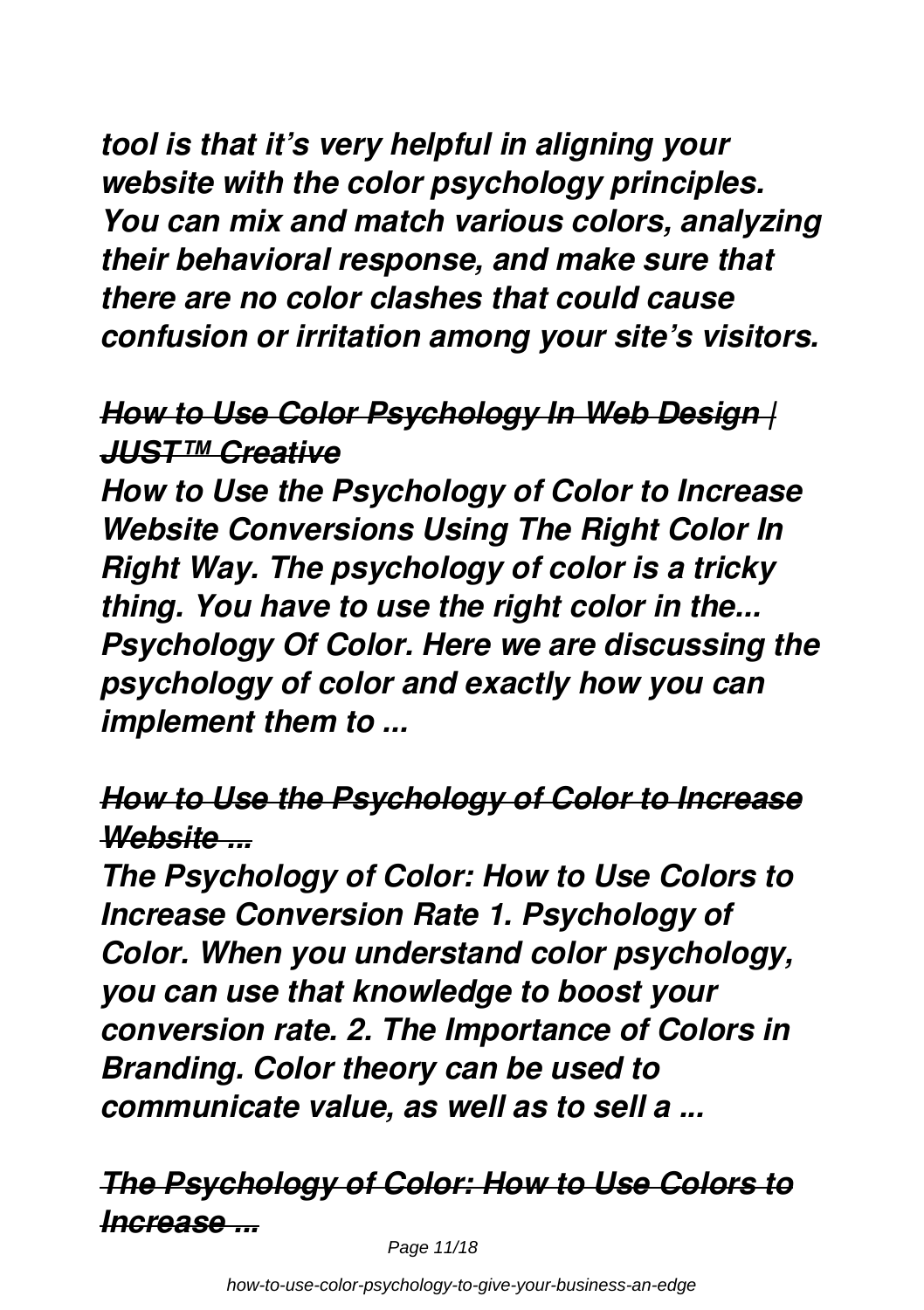*To use color psychology effectively we need to first understand how our target audience assigns certain emotions to specific colors. If we understand how these emotions are established towards specific colors we can then choose the right colors we need according to the emotions we want to enhance.*

# *Color psychology: The complete step-by-step guide*

*In color psychology, red is the most intense color. And thus, can provoke the strongest emotions. Red can also trigger danger so you want to use the color sparingly. If you add the color red to your website, save it for the call to action or sale icons if it'll contrast well with your store design.*

#### *Color Psychology: How Color Meanings Affect Your Brand*

*The Color Psychology of Brown. Brown, while maybe not the most visual stimulating color, is a great sign of structure, security, and protection. Whether it's family, friends, and material possessions, brown offers constant support. It's also a very serious, down to earth color you can use where black might be too intense.*

*Color Psychology In Marketing: The Complete* Page 12/18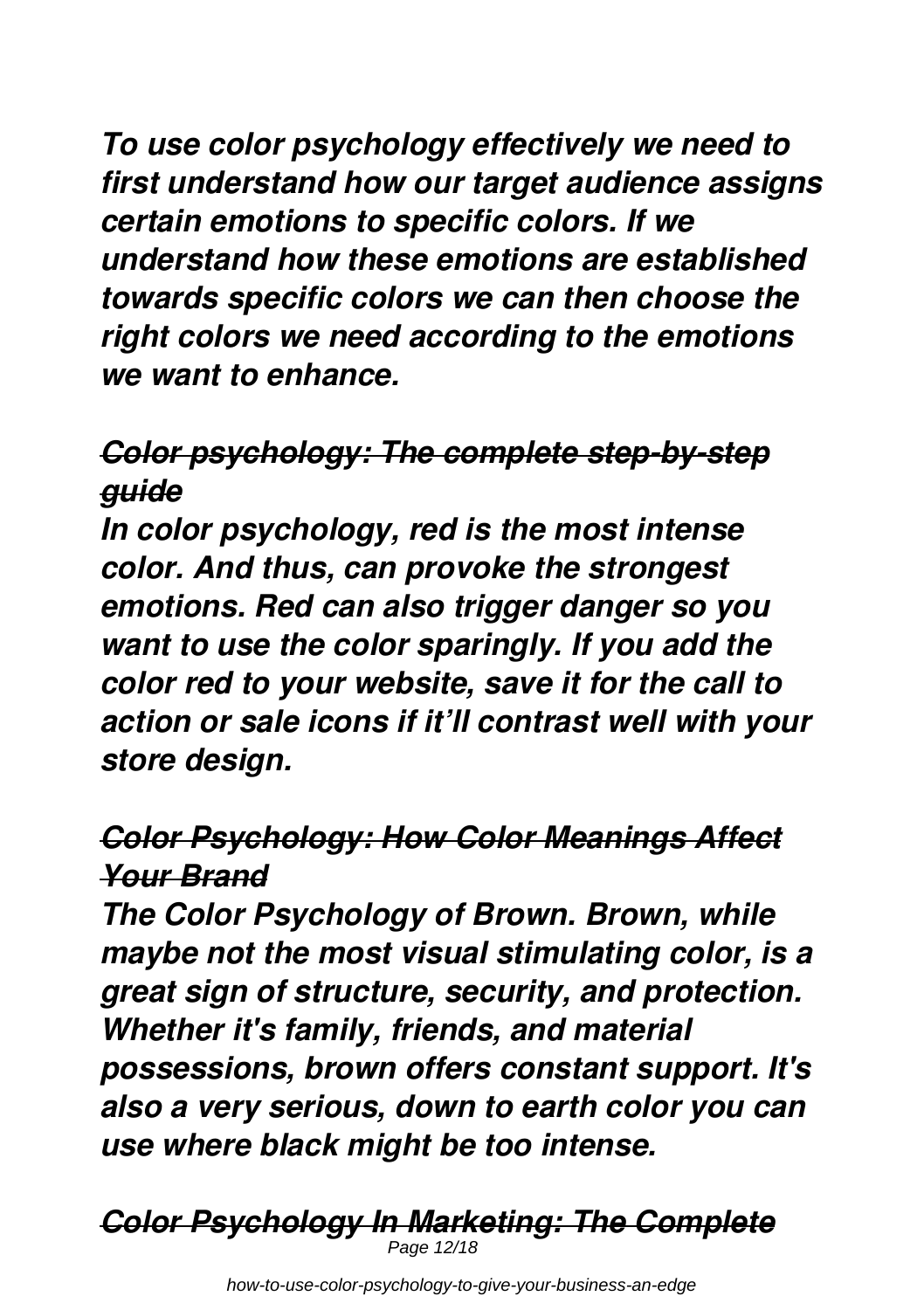#### *Guide [Free ...*

*Creative counselors use color psychology in many ways. We take mental notes on what colors our clients wear, apply to the art they make in counseling, the feeling cookie they might make, etc. Every time a client makes a choice (unconscious or conscious) to wear, draw, decorate, or utilize a color it means represents something important to the client.*

*Learn All About Color Psychology in Therapy How To Use Color Psychology To Give Your Business An Edge. Amy Morin Contributor. Opinions expressed by Forbes Contributors are their own. Careers. Mental strength trainer and host of the Mentally...*

### *How To Use Color Psychology To Give Your Business An Edge*

*Color psychology and logos It's impossible to talk about logo colors and branding and not mention color psychology. This area of study looks into the relationship between certain hues and human responses. Proponents of color psychology believe you can use the theory to trigger particular behaviors in customers.*

### *Color psychology: The logo color tricks used by top brands ...*

Page 13/18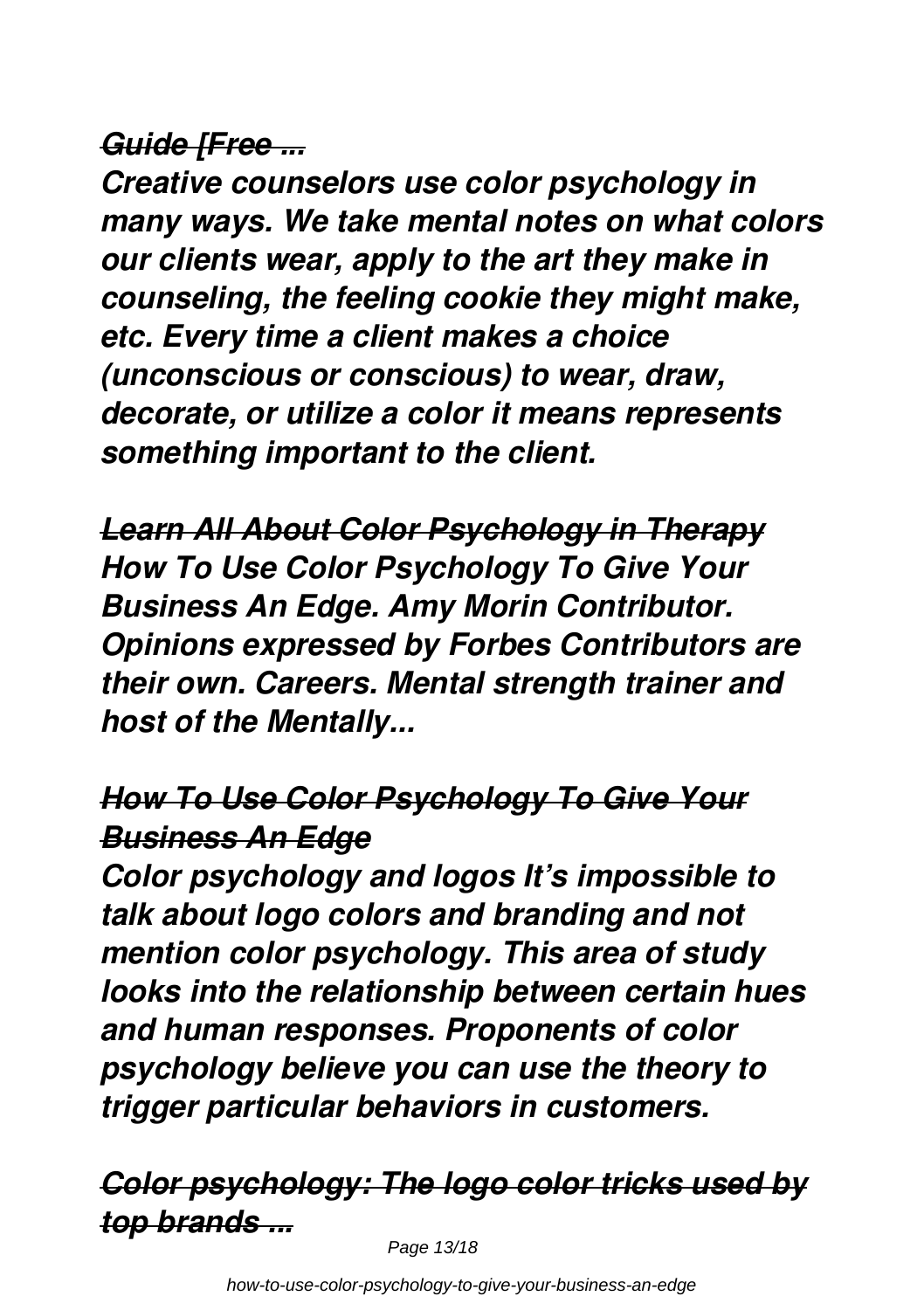*Color psychology is the study of how colors affect perceptions and behaviors. In marketing and branding, color psychology is focused on how colors impact consumers' impressions of a brand and whether or not they persuade consumers to consider specific brands or make a purchase.*

# *Color Psychology in Marketing and Branding is All About ...*

*Here are the most common associations people have with the colors of the rainbow: When you understand the psychology behind each color, you can use it to choose the right colors for your brand. Building a brand that targets children (and their parents)? Go for orange, which people associate with youth.*

#### *How to Use Color Psychology to Pick the Right Color for ...*

*Home decor is often viewed as simply a matter of aesthetics -- what looks attractive. But proponents of color psychology believe that the colors you use to decorate your home can have a profound ...*

*Using Color Psychology to Create an Emotionally Healthy Home Kids will pay better attention and remember* Page 14/18

how-to-use-color-psychology-to-give-your-business-an-edge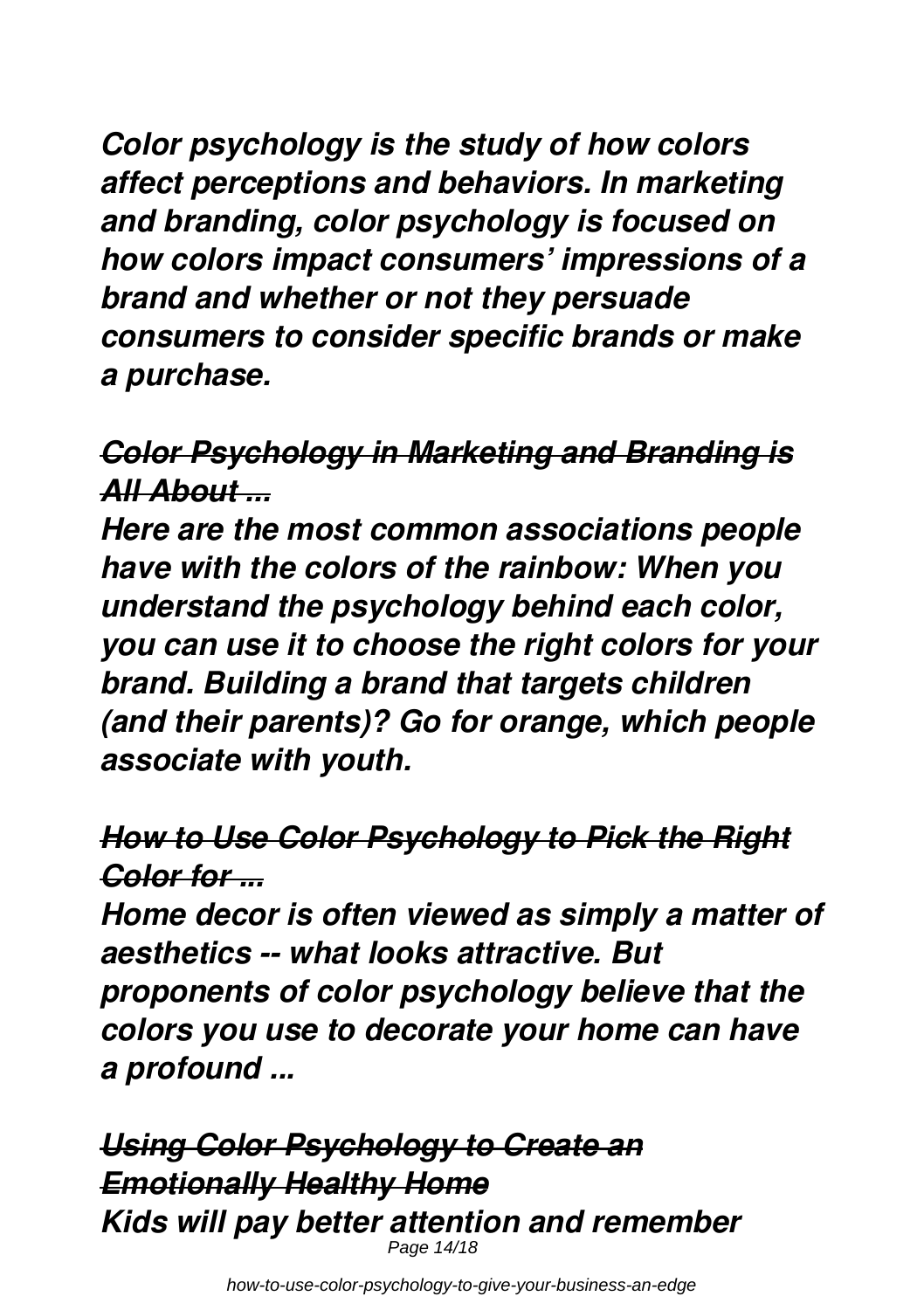*information better when color is utilized in the presentation of information. Use color to learn, and then to recall information. Studies of people with Alzheimer Disease showed improve memory with color cues. Other studies showed that learners recall images better if in color not in black and white.*

#### *Color Psychology: How to Use Color in Learning #colorize ...*

*Conclusion. Color psychology has had an impact on the way businesses connect with their audience. As more research becomes available, we are all learning more about how to use color to build a better customer experience, which translates to additional sales.As a final tip, once you are done split testing the color of your website, you may want to start running tests on your content and images ...*

#### *How to Use Color Psychology to Boost Ecommerce Sales ...*

*If you want to use color psychology the right way (and increase conversions in the process), you need to start by looking at color perception from four different vantage points: Culture, symbolism, age, and gender.*

*Color Psychology For Brands: A Beginner's* Page 15/18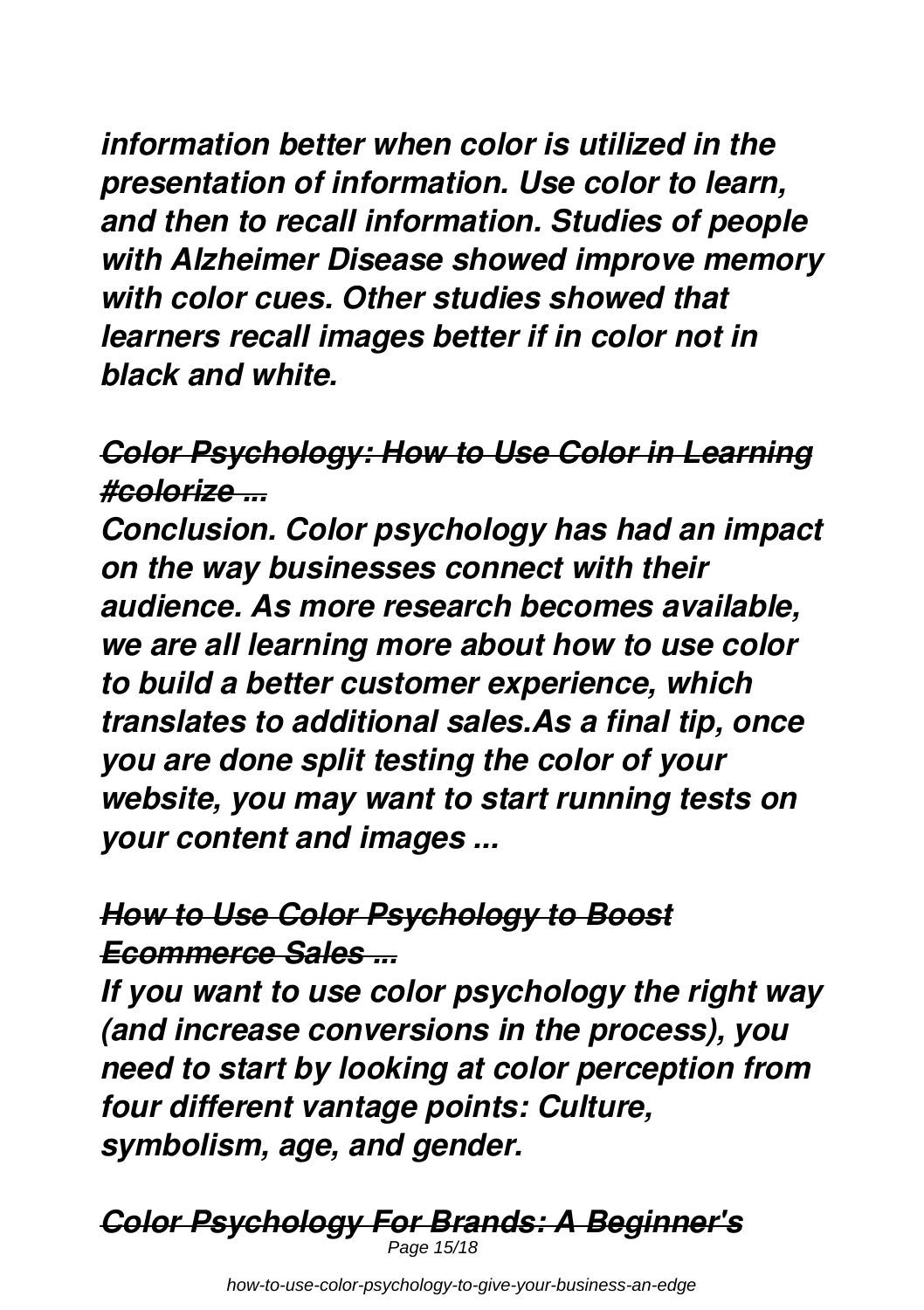#### *Guide To ...*

*There are four psychological primary colours red, blue, yellow and green. They relate respectively to the body, the mind, the emotions and the essential balance between these three.*

#### *Psychological Properties Of Colours - Colour Affects*

*If you want to use color psychology to your advantage in your love life, certain colors can help to set the mood. "Using specific colors in a room (perhaps a bedroom) through lighting, curtains,...*

### *How To Use Color Psychology In Your Relationship*

*Colorology is still used today as a holistic or alternative treatment. 2 In this treatment: Red is used to stimulate the body and mind and to increase circulation. Yellow is thought to stimulate the nerves and purify the body. Orange is used to heal the lungs and to increase energy levels.*

The Psychology of Color: How to Use Colors to Increase ...

Page 16/18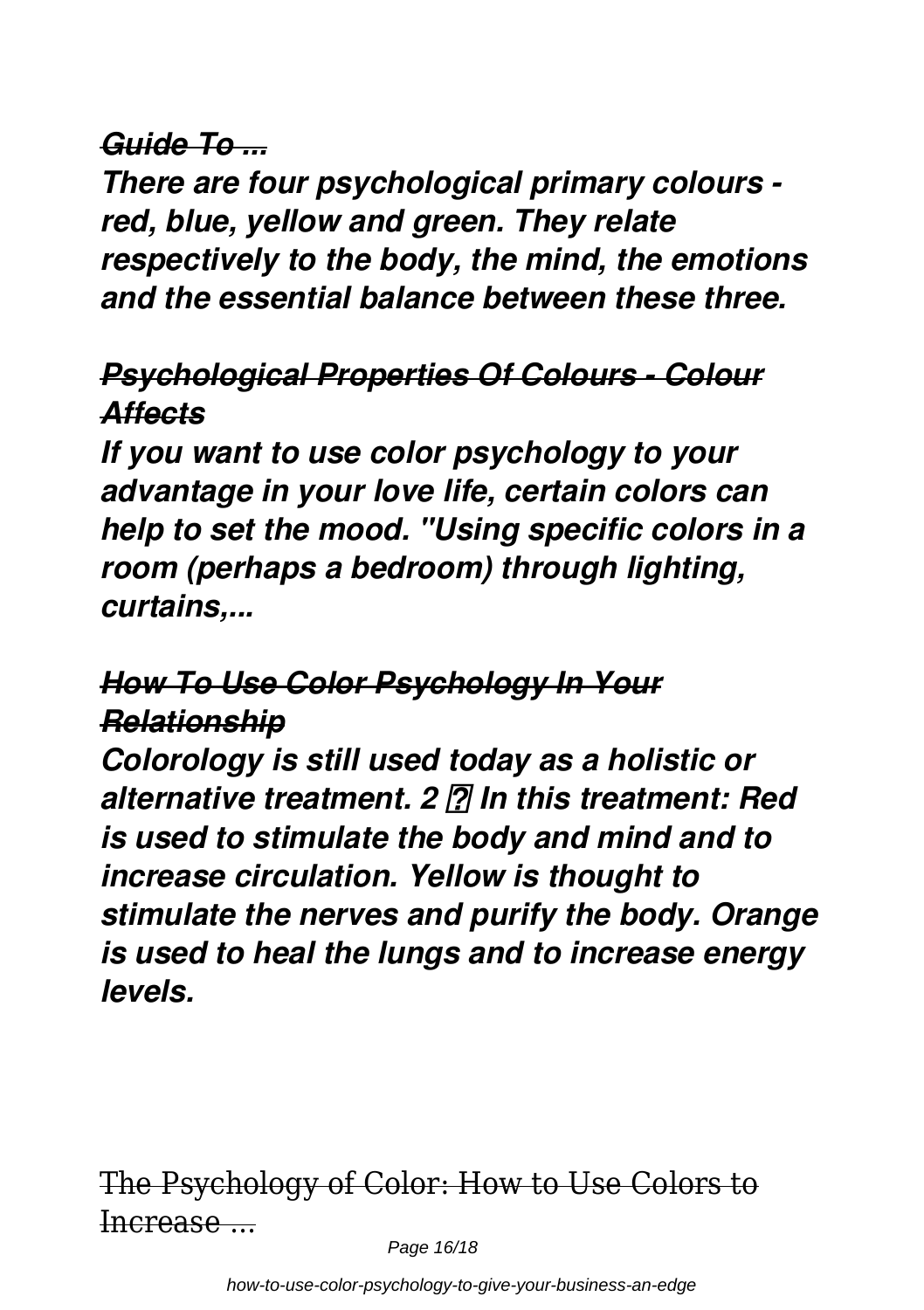Creative counselors use color psychology in many ways. We take mental notes on what colors our clients wear, apply to the art they make in counseling, the feeling cookie they might make, etc. Every time a client makes a choice (unconscious or conscious) to wear, draw, decorate, or utilize a color it means represents something important to the client. The reason why the color wheel is such a useful tool is that it's very helpful in aligning your website with the color psychology principles. You can mix and match various colors, analyzing their behavioral response, and make sure that there are no color clashes that could cause confusion or

irritation among your site's visitors.

How To Use Color Psychology To Give Your Business An Edge. Amy Morin Contributor. Opinions expressed by Forbes Contributors are their own. Careers. Mental strength trainer and host of the Mentally...

*Learn All About Color Psychology in Therapy Color Psychology For Brands: A Beginner's Guide To ... Color Psychology in Marketing and Branding is All About ... Color Psychology In Marketing: The Complete Guide [Free ...*

Home decor is often viewed as simply a matter Page 17/18